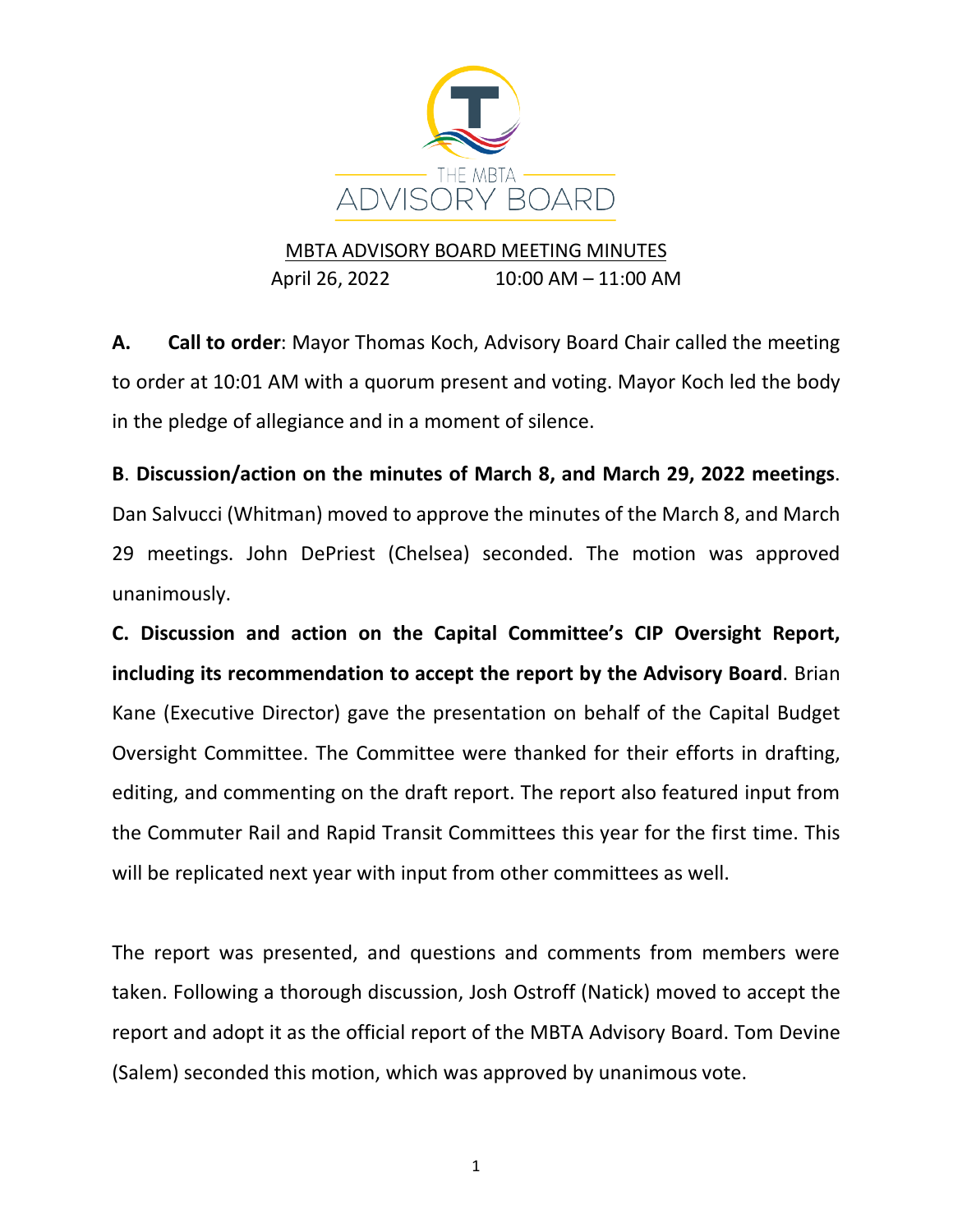

**D. MBTA Operating Budget:** Brian Kane offered this item. Traditionally the Authority presents the proposed Operating Budget to the Advisory Board. However, due to timing this year, this was unable to happen. The MBTA Board of Director's Finance & Audit Committee has considered the proposed FY23 Operating Budget, and recommends that the full MBTA Board of Directors submit it to the Advisory Board for its consideration. Safe in the assumption that the FY23 Operating Budget will be referred, Mr. Kane requests that the MBTA Advisory Board vote to refer the soon-to-be FY23 Operating Budge to the Operating Budget Oversight Committee, with a charge to consider it, review it, and make a recommendation to the full MBTA Advisory Board at its next meeting. Colette Aufranc (Wellesley) made motion to such an affect. Susanne Rasmussen (Cambridge) seconded this motion, which was approved by vote of the body unanimously.

**E. Upcoming meetings, announcements, old/new business:** Brian Kane showed the body's website with its calendar to consider upcoming meetings

- May 2, 2022: Full Advisory Board **CANCELLE**D
- May 4, 2022: Operating Budget Oversight Committee 10AM via Zoom
- May 6, 2022: CIP Oversight Committee **CANCELLED**
- May 10, 2022: Commuter Rail Committee- Committee Questions & Red Sox Trains
- May 11, 2022: Operating Budget Oversight Committee 10AM via Zoom
- May 13, 2022: CIP Oversight Committee **CANCELLED**
- May 17, 2022: CIP Oversight Committee **CANCELLED**
- May 18, 2022: Operating Budget Oversight Committee 10AM via Zoom
- May 24, 2022: Full Advisory Board
- June 30, 2022: Full Advisory Board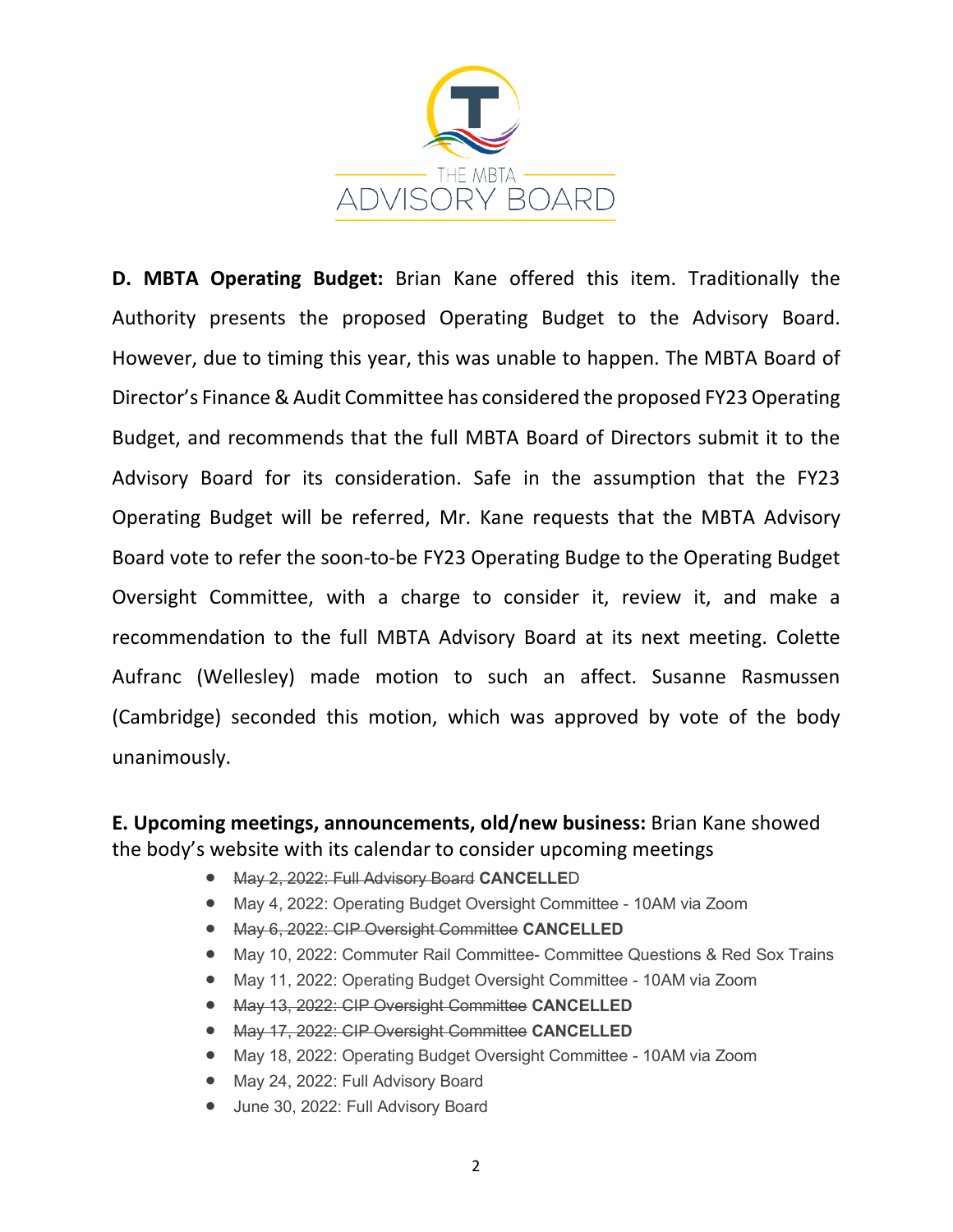

In addition, Mayor Koch shared his enthusiasm for visiting the Cities/Towns to hear about their concerns, he has enjoyed his visits to; Ashland, Boston, Lynn, Natick, Newton. He looks forward to visiting other Cities/Towns to continue with shortterm accomplishments, clean up, and continue to carry the issues to the full board. Finally, there was a brief discussion on keeping the zoom meeting or a hybrid approach to future meetings, offering the idea of meeting once or twice annually. The MBTA Advisory Board is happy to meet in person or alternatively through a hybrid option.

F. **Adjourn**: With a discussion of all business, Len Diggins (Arlington) offered a motion to adjourn. Tina Cassidy (Woburn) seconded this motion. Without objection the meeting adjourned at 10:48 AM.

*Note: These minutes were approved by vote of the MBTA Advisory Board at its 5/24/22 meeting.*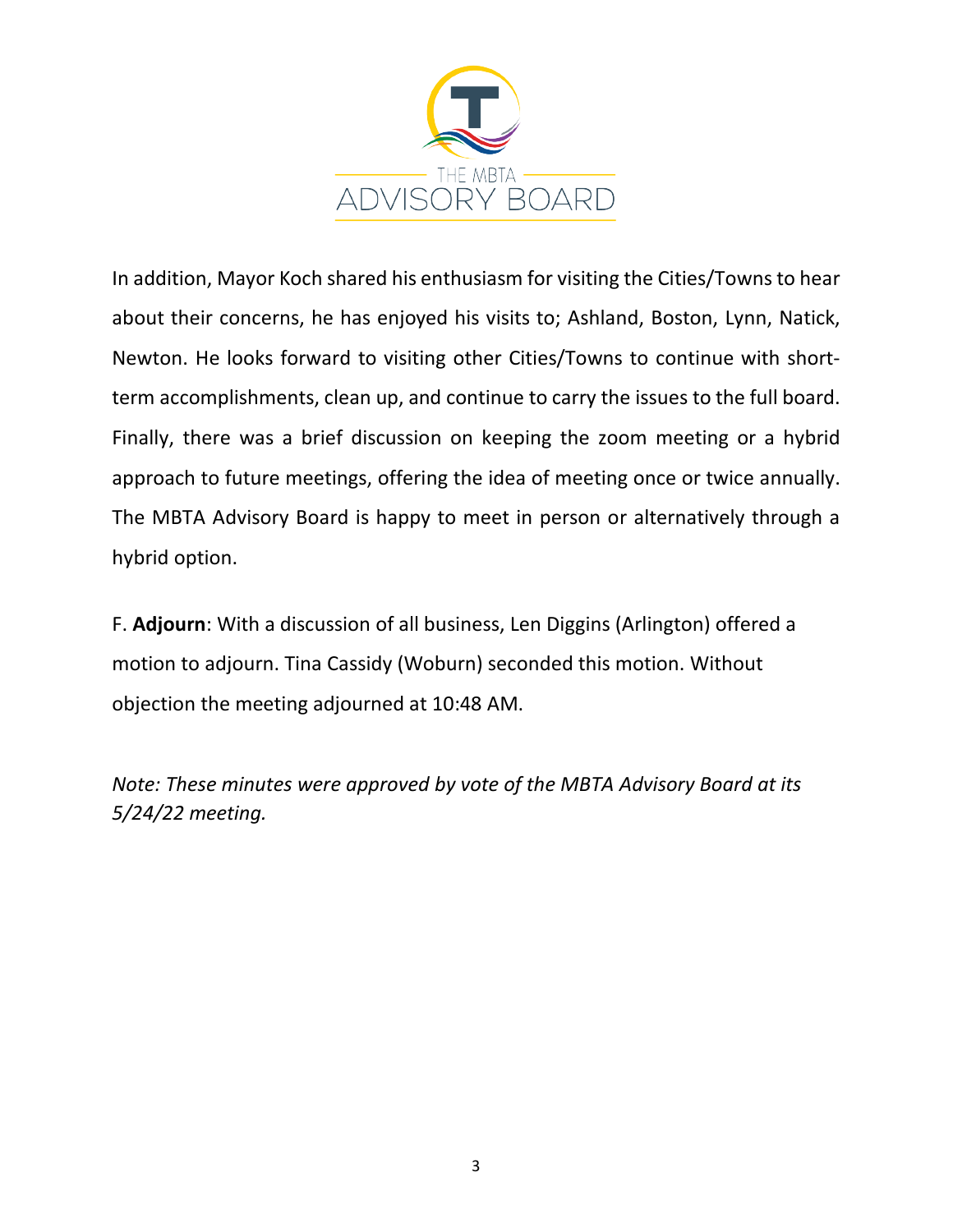

| Abington         |                     | Duxbury          | <b>Rich Prone</b> |
|------------------|---------------------|------------------|-------------------|
| Acton            | Dan Martin          | East Bridgewater |                   |
| Amesbury         |                     | Easton           |                   |
| Andover          |                     | <b>Essex</b>     |                   |
| Arlington        | Lenard Diggins      | Everett          | Jay Monty         |
| Ashburnham       |                     | Fitchburg        |                   |
| Ashby            |                     | Foxborough       |                   |
| Ashland          | Rob Scherer         | Framingham       |                   |
| Attleboro        |                     | Franklin         |                   |
| Auburn           |                     | Freetown         |                   |
| Ayer             |                     | Georgetown       |                   |
| Bedford          | Margot Fleichman    | Gloucester       |                   |
| Bellingham       |                     | Grafton          |                   |
| <b>Belmont</b>   | Roy Epstein         | Groton           |                   |
| <b>Berkley</b>   |                     | Groveland        |                   |
| Beverly          |                     | Halifax          |                   |
| <b>Billerica</b> |                     | Hamilton         |                   |
| Boston           | Matt Moran          | Hanover          |                   |
| Bourne           |                     | Hanson           |                   |
| Boxborough       |                     | Harvard          |                   |
| Boxford          |                     | Haverhill        |                   |
| <b>Braintree</b> |                     | Hingham          |                   |
| Bridgewater      | Michael Dutton      | Holbrook         |                   |
| <b>Brockton</b>  | Alan Castaline      | Holden           |                   |
| <b>Brookline</b> | <b>Todd Kirrane</b> | Holliston        |                   |
| Burlington       |                     | Hopkinton        |                   |
| Cambridge        | Susanne Rasmussen   | Hull             |                   |
| Canton           |                     | Ipswich          |                   |
| Carlisle         |                     | Kingston         |                   |
| Carver           |                     | Lakeville        |                   |
| Chelmsford       |                     | Lancaster        |                   |
| Chelsea          | John DePriest       | Lawrence         |                   |
| Cohasset         |                     | Leicester        |                   |
| Concord          |                     | Leominster       |                   |
| Danvers          |                     | Lexington        | Susan Barrett     |
| Dedham           |                     | Lincoln          |                   |
| Dover            |                     | Littleton        |                   |
| Dracut           |                     | Lowell           |                   |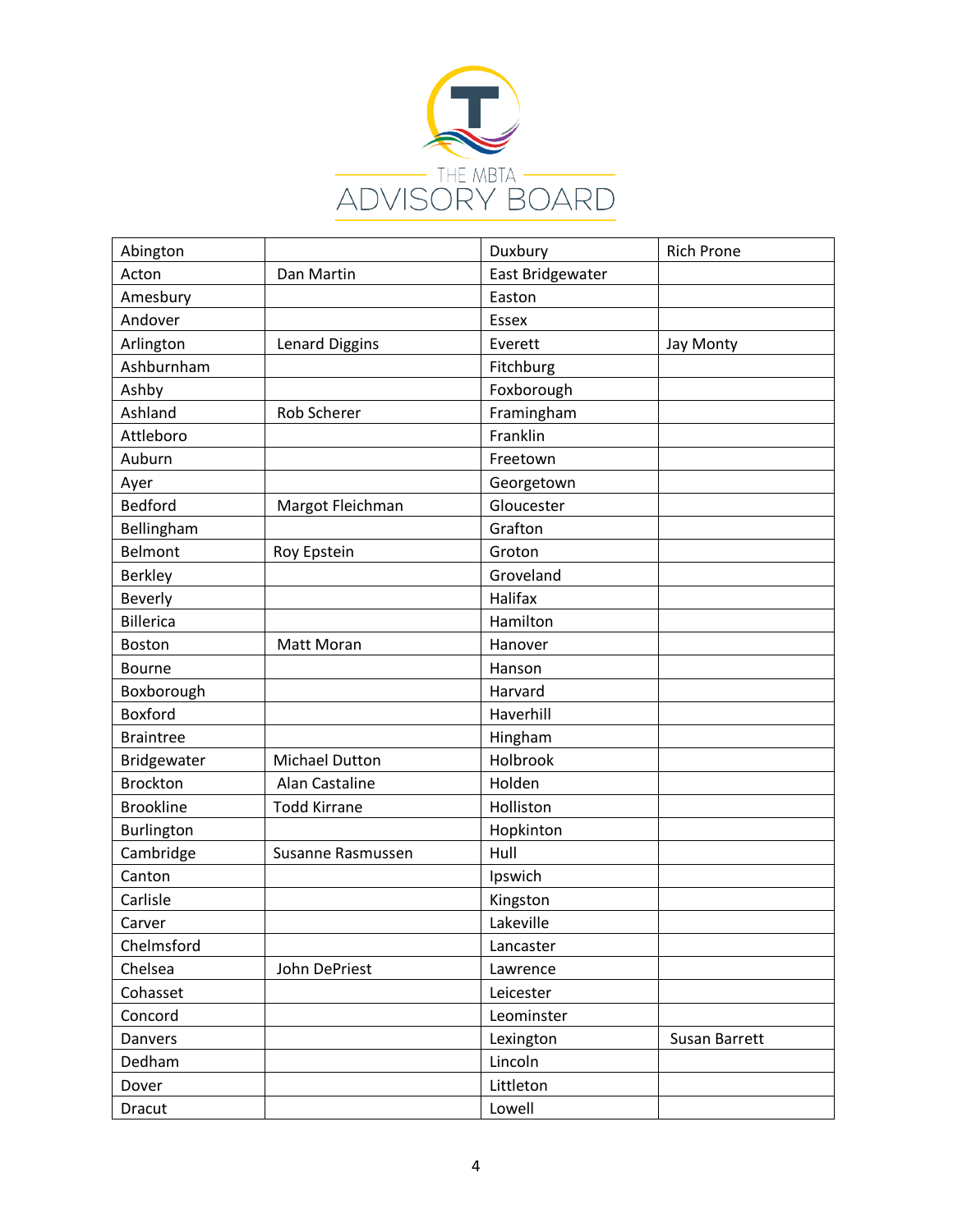

| Lunenburg       |                        | Pembroke     |                                             |
|-----------------|------------------------|--------------|---------------------------------------------|
| Lynn            |                        | Plymouth     |                                             |
| Lynnfield       |                        | Plympton     |                                             |
| Malden          | Yem Lipp               | Princeton    |                                             |
| Manchester      |                        | Quincy       | Hon. Tom Koch                               |
| Mansfield       |                        | Randolph     | <b>Brian Howard</b><br>Katrina Luff-Harmond |
| Marblehead      |                        | Raynham      |                                             |
| Marlborough     |                        | Reading      |                                             |
| Marshfield      |                        | Rehoboth     |                                             |
| Maynard         |                        | Revere       | Juan Diego Jaramillo                        |
| Medfield        |                        | Rochester    |                                             |
| Medford         |                        | Rockland     |                                             |
| Medway          |                        | Rockport     |                                             |
| Melrose         |                        | Rowley       |                                             |
| Merrimac        | <b>Bill Andrulitis</b> | Salem        | <b>Tom Devine</b>                           |
| Methuen         |                        | Salisbury    |                                             |
| Middleborough   |                        | Saugus       |                                             |
| Middleton       |                        | Scituate     |                                             |
| Millbury        |                        | Seekonk      |                                             |
| Millis          |                        | Sharon       |                                             |
| Milton          |                        | Sherborn     |                                             |
| Nahant          |                        | Shirley      |                                             |
| <b>Natick</b>   | Josh Ostroff           | Shrewsbury   |                                             |
| Needham         | Duncan Allen           | Somerville   |                                             |
| Newbury         |                        | Southborough |                                             |
| Newburyport     |                        | Sterling     |                                             |
| Newton          |                        | Stoneham     | Raymie Parker                               |
| Norfolk         |                        | Stoughton    | Debra Roberts                               |
| North Andover   |                        | Stow         |                                             |
| N. Attleborough |                        | Sudbury      |                                             |
| North Reading   |                        | Sutton       |                                             |
| Northborough    | Jason Perreault        | Swampscott   |                                             |
| Northbridge     |                        | Taunton      |                                             |
| Norton          |                        | Tewksbury    |                                             |
| Norwell         | Andy Reardon           | Topsfield    |                                             |
| Norwood         | Joe Collins            | Townsend     |                                             |
| Paxton          |                        | Tyngsborough |                                             |